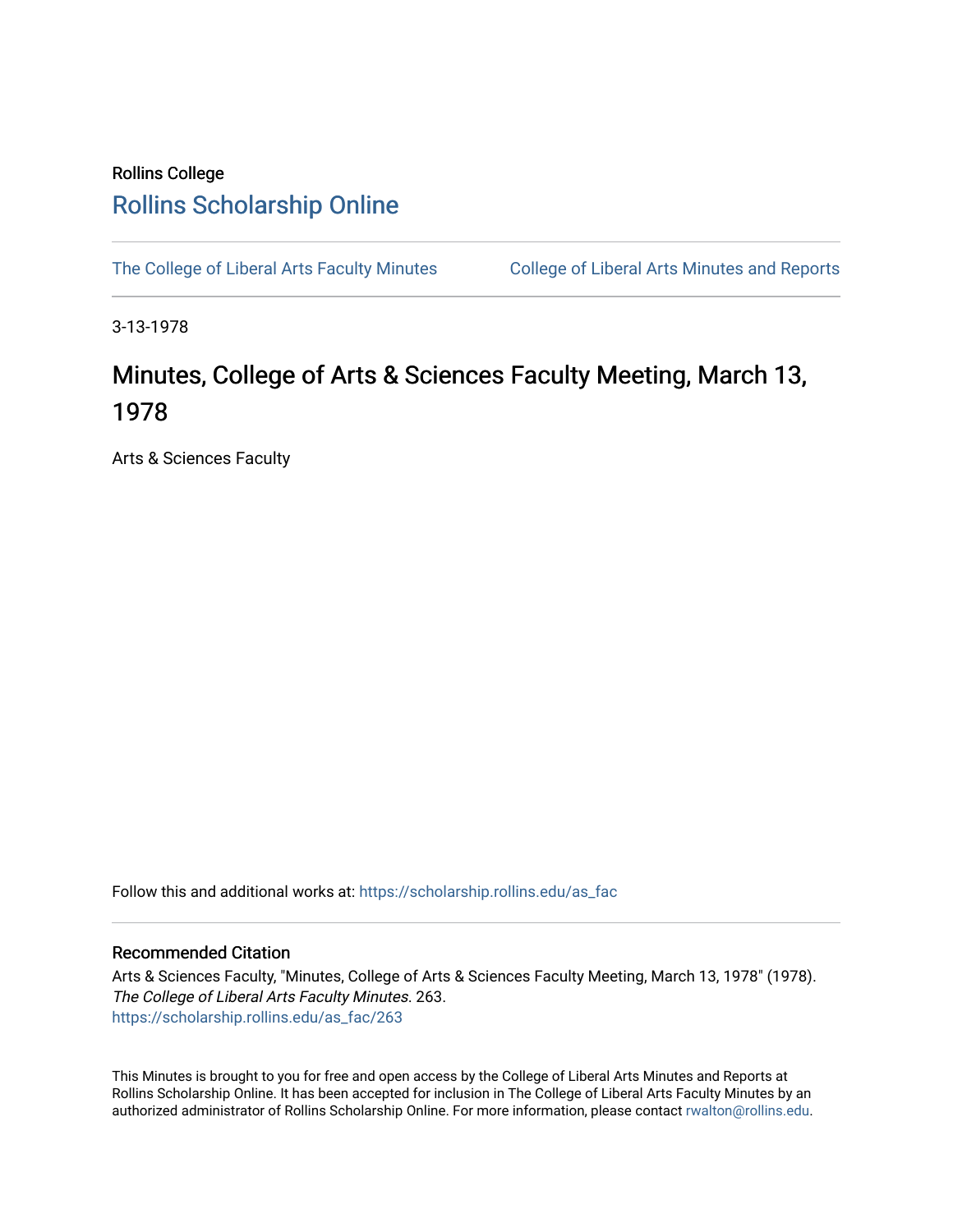MEMORANDUM ROLLINS COLLEGE

From: George E. Larsen, March 8, 1978

Secretary of the Faculty

To: All Faculty

Subject: Special Faculty Meeting

There will be a special faculty meeting on Monday, March 13, 1978 at 4 PM in Crummer Auditorium. The purpose of the meeting is to discuss the presidential candidates.

br

MEMORANDUM ROLLINS COLLEGE

From: George E. Larsen, March 8, 1978 Secretary of the Faculty

To: All Faculty

Subject: Special Faculty Meeting

There will be a special faculty meeting on Monday, March 13, 1978 at 4 PM in Crummer Auditorium. The purpose of the meeting is to discuss the presidential candidates.

 $Q21$ 

*(7*